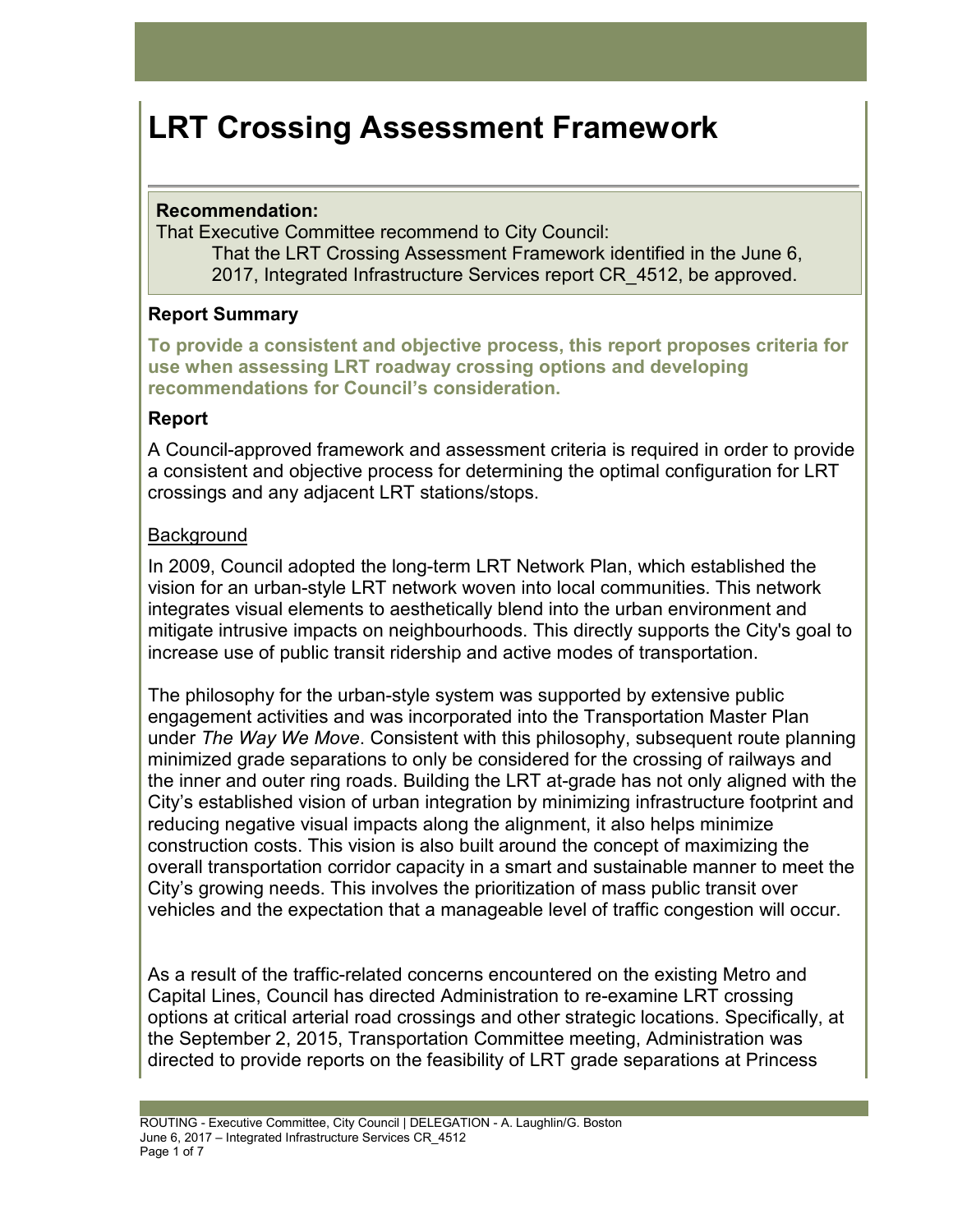Elizabeth Avenue, 149 Street, 178 Street, and 137 Avenue and to engage with impacted stakeholders, including developers and landowners, to provide them with opportunities for input into grade separation assessments during the next level of design.

Grade separation has the potential to offer reduced traffic congestion and shorter travel times in the short term. However, this must be balanced with the long term implications on the broader transportation network and other Council-approved policies, strategies and initiatives related to land-use and compact urban form.

Weighted criteria have been developed to guide an objective decision-making framework for use on grade separation of current and future LRT projects. This framework is not a formula but rather a starting point to assess options for specific crossing locations. Considerations specific to a given location may include alignment with City strategic vision and policies, impacts to LRT and traffic operations (transit, pedestrian, goods, emergency and commuter), cost, schedule, aesthetics, approved land use plans, community integration and stakeholder feedback.

In addition to identifying the potential need for a grade separation, the evaluation framework needs to be sufficiently robust to explore, and potentially mitigate the underlying challenge that is triggering the need for grade separation consideration and determine whether recommended grade separations should go over or under the impacted intersection.

## Intersections to be Assessed

The Institute of Transportation Engineers developed a methodology and graph to assess when LRT crossings:

- should remain at-grade
- should be grade-separated
- require additional analysis

The Institute of Transportation Engineers graph suggests that a comparison of LRT crossing frequency to the worst case per-lane traffic volumes be used as a starting point. Attachment 1 contains the Institute of Transportation Engineers grade separation graph, which has been overlaid with the City's existing and planned LRT crossings. This tool will be used as an initial screening for future LRT crossing assessments, specifically that any LRT crossings:

- to the left of the green line be at-grade
- to the right of the yellow and red lines be grade separated
- that fall on or between the green and yellow lines require site-specific assessment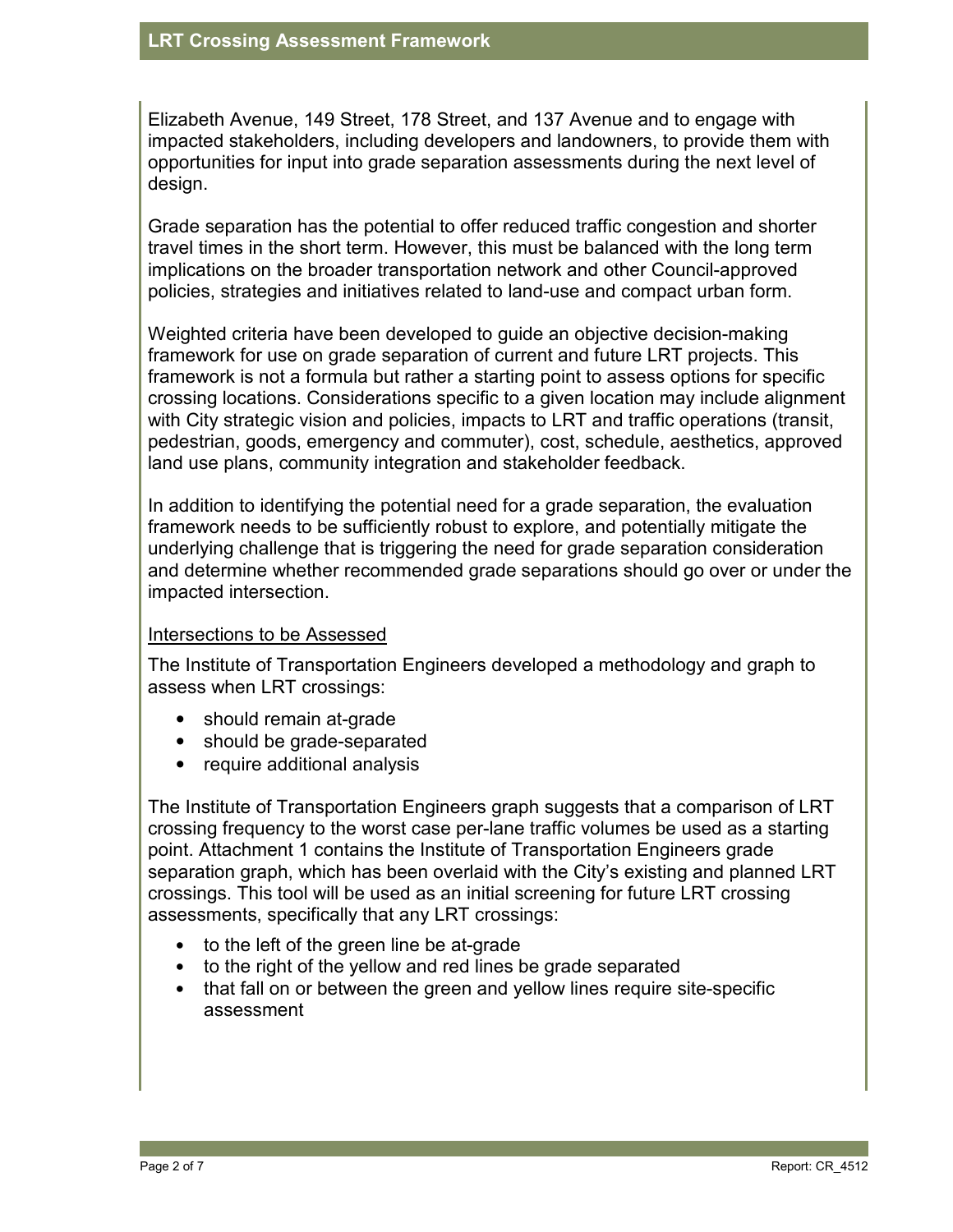Those crossings that fall to the right of the yellow and/or red lines are typically roads with higher order of operations such as, Yellowhead Trail, Whitemud Drive and Anthony Henday Drive. Within the City of Edmonton's Transportation Master Plan, there are already requirements to grade-separate LRT lines from freeways, highways and the inner-ring loop, understanding that goods movement is a priority in these key corridors. LRT crossings that are not mandated to be grade separated via the Transportation Master Plan, and fall between the yellow and red lines will also be evaluated via the crossing assessment framework.

## Proposed Process, Criteria and Weighting

Once a specific location is identified for assessment, LRT crossing option development should explore, at a minimum, the following options:

- At-grade with maximized roadway/intersection capacity
- Grade separation of LRT for both over and under scenarios
- Off-corridor improvements that may mitigate traffic delays at the crossing in question

Option development would also include assessment of impacts on any adjacent LRT stops/stations (i.e. does the option create the need to elevate, bury or relocate the station).

Once all options are developed, a comparative analysis of the options is completed using the following weighted criteria.

| <b>Criteria Category</b>                                                                                                 | Weighting |
|--------------------------------------------------------------------------------------------------------------------------|-----------|
| <b>Accessibility</b><br>How the various transportation modes link between one another and<br>with adjacent developments. | 4         |
| <b>Network Operations</b><br>How the surrounding and broader transportation network is impacted.                         |           |
| <b>Urban Design &amp; Social Environment</b><br>How the surrounding communities and stakeholders are impacted.           | 4         |
| <b>Feasibility &amp; Construction</b><br>Feasibility, cost and risk assessments.                                         | 2         |

To assist planning and design teams and ensure that the criteria are applied consistently, sub-criteria have been proposed and are presented in Attachment 2.

# **Policy**

*The Way We Move*: Transportation Master Plan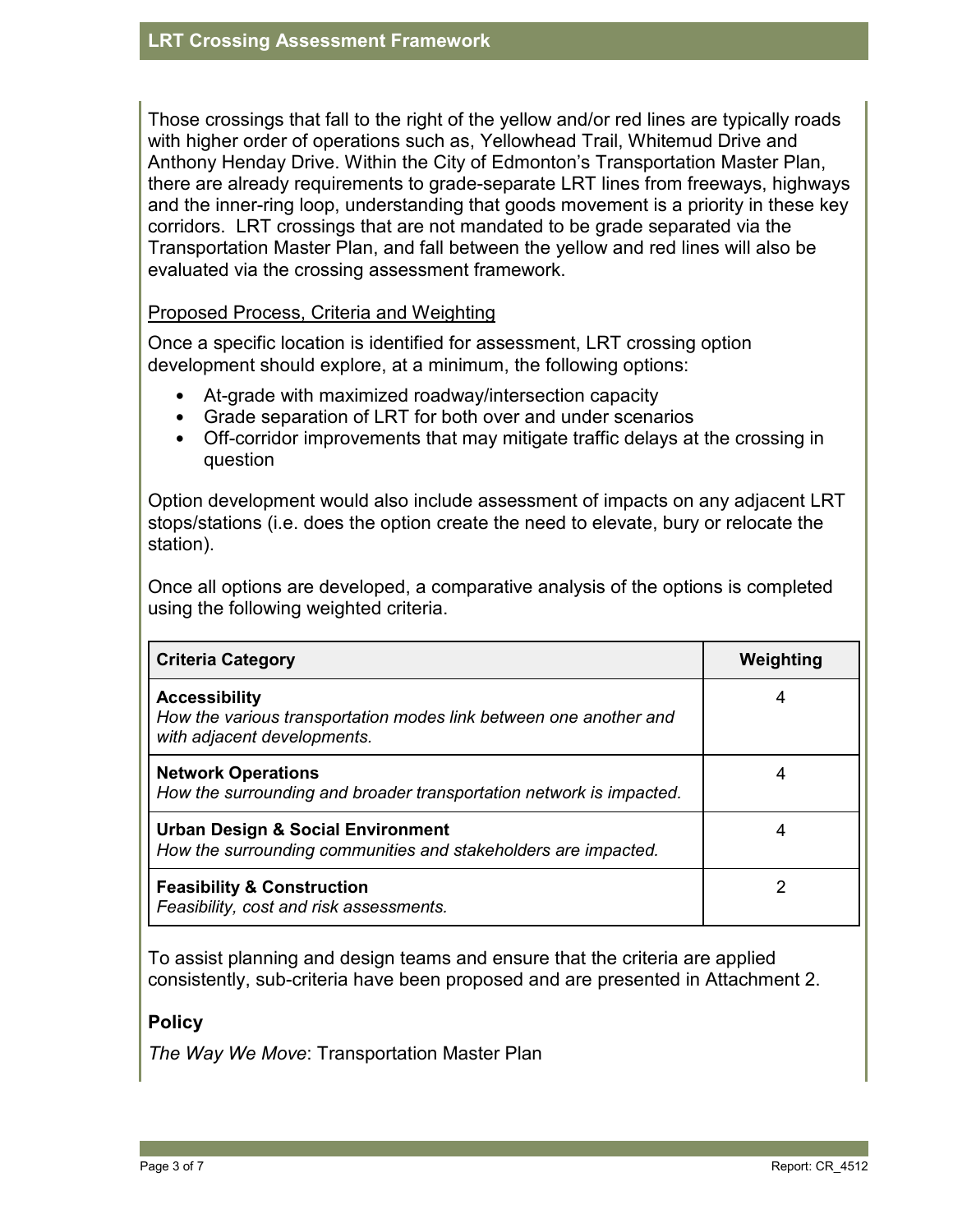- 4.1 Integrating Transit with Land Use The City will integrate land use planning and transportation decisions to create an accessible, efficient and compact urban form.
- 5.1 Light Rail Transit (LRT) Network The City will pursue expansion of the LRT to all sectors of the city with a goal to increase transit ridership and transit mode split, and spur the development of compact, urban communities.

*The Way We Grow*: Municipal Development Plan

- 3.3 Integrating Transit with Land Use Edmonton's transit system becomes the primary framework for urban form.
- 5.3 Integrated Transit and Land Use Ensure as development occurs around LRT stations and transit centres, high quality public spaces, streets and buildings emerge to support compact living and encourage transit ridership.

# *Optimization of the Transportation System Network* - City Policy C569

This policy establishes the principles for development of a congestion management framework that considers all modes of transportation to assess the performance of transportation facilities. This provides a consistent approach to planning and design of transportation infrastructure to enable the City to respond to congestion using a multimodal approach that considers the quality of travel by roadway context for pedestrians, cyclists, transit users, auto and goods.

# **Corporate Outcomes**

This report contributes to the following corporate outcomes:

- *Edmonton is attractive and compact* by ensuring that grade separated LRT structures are only used when absolutely necessary, so as to minimize visual barriers.
- *The City of Edmonton has sustainable and accessible infrastructure* by ensuring that LRT infrastructure is planned and designed with accessibility as a primary consideration.
- *Edmontonians use public transit and active modes of transportation* through consideration of delivering LRT infrastructure that is highly integrated into the surrounding urban environment.
- *The transportation system is integrated, safe and gives citizens choice to their mode of movement* by ensuring that overall multimodal transportation corridor is efficient with maximized capacity.
- *Goods and services move efficiently* by including goods, emergency and bus traffic as sub-criteria during the planning and design of LRT infrastructure.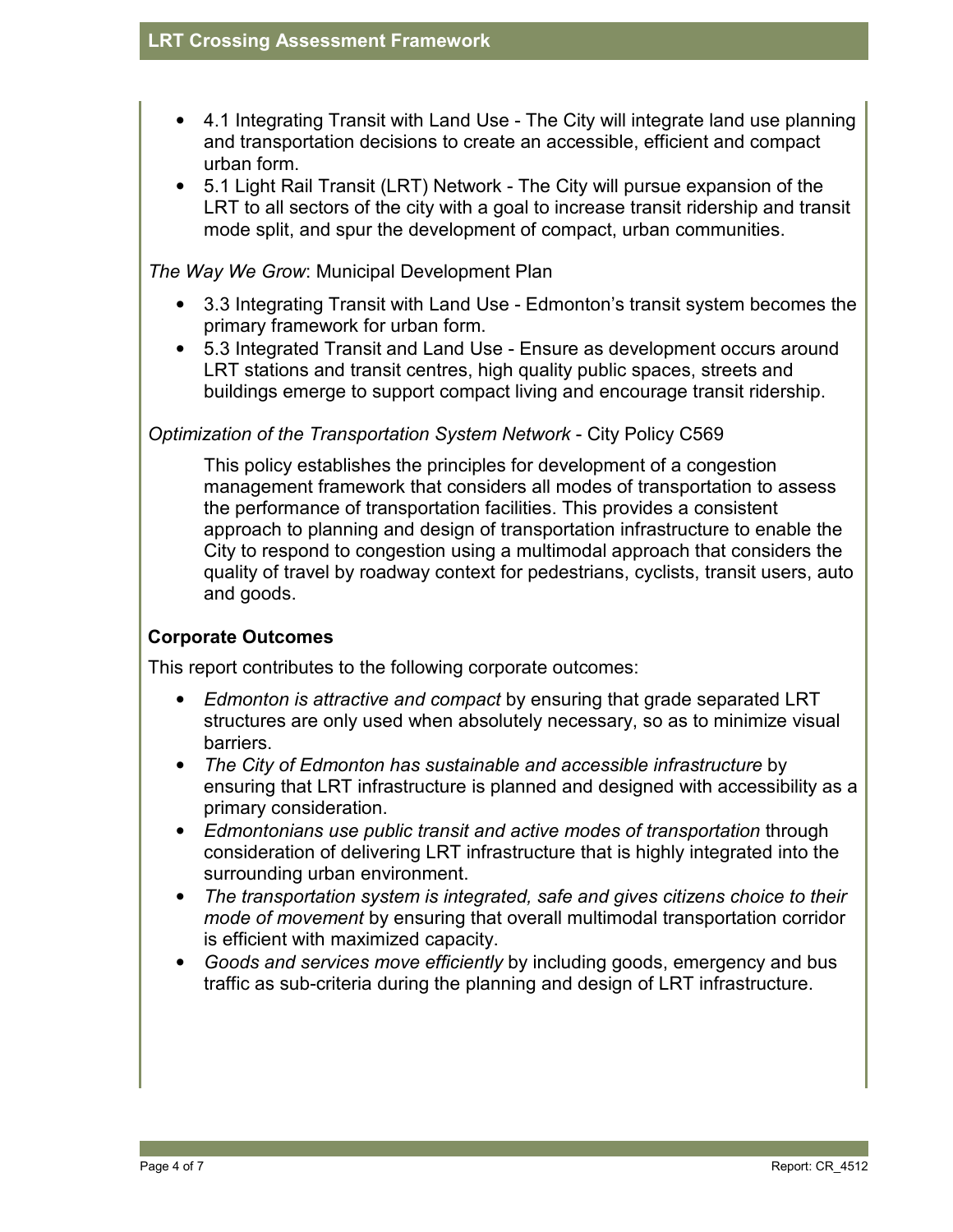| <b>Risk Assessment</b> |  |
|------------------------|--|
|------------------------|--|

| <b>Risk Element</b>                                     | <b>Risk</b><br><b>Description</b>                                                                                                                                         | Likeli-<br>hood   | Impact          | <b>Risk</b><br><b>Score</b> | <b>Current</b><br><b>Mitigations</b>                                                                                                                                                                                              | <b>Potential</b><br><b>Future</b><br><b>Mitigations</b>                                                                    |
|---------------------------------------------------------|---------------------------------------------------------------------------------------------------------------------------------------------------------------------------|-------------------|-----------------|-----------------------------|-----------------------------------------------------------------------------------------------------------------------------------------------------------------------------------------------------------------------------------|----------------------------------------------------------------------------------------------------------------------------|
| Inappropriate<br>crossing<br>assessment<br>criteria     | The<br>assessment<br>criteria has<br>conflicting<br>themes, or<br>sub-criteria<br>that is<br>challenged to<br>assess or<br>identify<br>differences<br>between<br>options. | $3 -$<br>Possible | $4 -$<br>Severe | $12 -$<br>Medium            | Complete<br>test cases to<br>ensure that<br>sub-criteria<br>have no<br>gaps,<br>redundancie<br>s or<br>conflicting<br>objectives<br>with urban<br><b>LRT</b><br>principles of<br>accessibility<br>and land<br>use<br>integration. | Monitor<br>future<br>planning<br>criteria and<br>ensure<br>alignment<br>with the LRT<br>crossing<br>assessment<br>criteria |
| Crossings are<br>unnecessarily<br>grade<br>separated    | Crossings<br>are<br>needlessly<br>grade<br>separated,<br>leading to<br>unnecessary<br>increases in<br>cost and<br>construction<br>schedule.                               | $2 -$<br>Unlikely | $4 -$<br>Severe | $8 -$<br>Medium             | Develop an<br>assessment<br>framework<br>and criteria<br>to ensure<br>appropriate<br>recommend<br>ations                                                                                                                          | Apply the<br>assessment<br>framework<br>and criteria<br>to all future<br>LRT planning<br>projects                          |
| Crossings are<br>inappropriately<br>placed at-<br>grade | At-grade<br>crossings do<br>not provide<br>an<br>appropriate<br>balance of<br>urban<br>integration<br>and<br>intersection<br>operations.                                  | $2 -$<br>Unlikely | $4 -$<br>Severe | $8 -$<br>Medium             | Develop an<br>assessment<br>framework<br>and criteria<br>to ensure<br>appropriate<br>recommend<br>ations                                                                                                                          | Apply the<br>assessment<br>framework<br>and criteria<br>to all future<br>LRT planning<br>projects                          |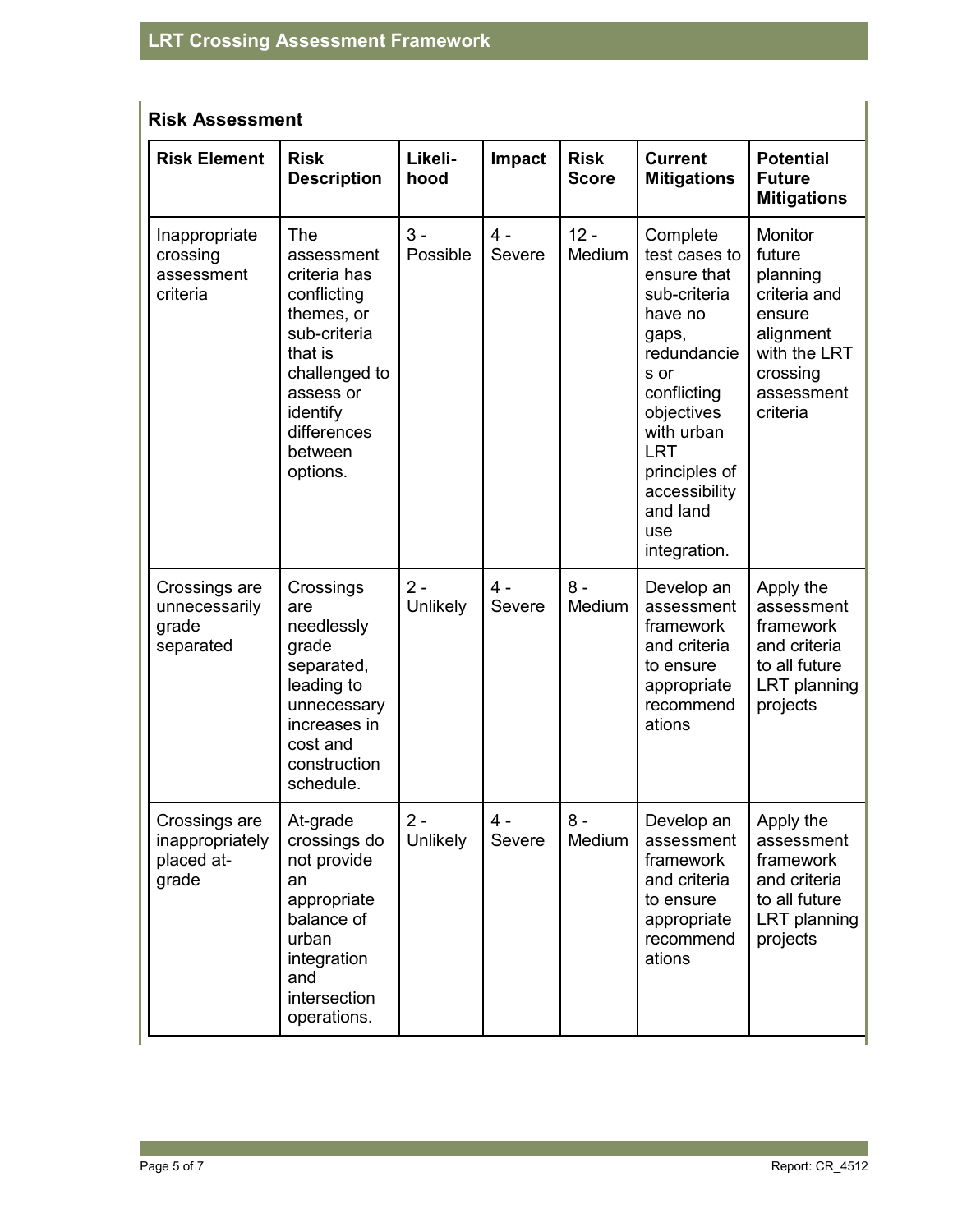| <b>Traffic Impacts</b> | Traffic<br>analysis<br>developed to<br>support<br>crossing<br>assessments<br>may not be<br>reliable due<br>to the<br>methodology<br>or data used. | $2 -$<br><b>Unlikely</b> | $3 -$<br>Major | $6 - Low$ | Utilize<br>existing best<br>practises by<br>reputable<br>agencies<br>and<br>institutes<br>$(e.g. ITE)$ to<br>inform<br>creations of<br>the crossing<br>assessment<br>framework. | Work with<br>Sustainable<br>Development<br>and<br>Transportatio<br>n Operations<br>on model<br>development. |
|------------------------|---------------------------------------------------------------------------------------------------------------------------------------------------|--------------------------|----------------|-----------|---------------------------------------------------------------------------------------------------------------------------------------------------------------------------------|-------------------------------------------------------------------------------------------------------------|
|------------------------|---------------------------------------------------------------------------------------------------------------------------------------------------|--------------------------|----------------|-----------|---------------------------------------------------------------------------------------------------------------------------------------------------------------------------------|-------------------------------------------------------------------------------------------------------------|

# **Public Engagement**

Although public engagement was not part of developing the crossing assessment framework, it is based upon existing City policies, such as *The Way We Grow*, *The Way We Move* and *The Way We Green*, which were informed by comprehensive public consultation activities.

To assist with validation of the framework, Administration met with the Real Estate Advisory Committee to seek input. The predominant theme from that discussion was the Real Estate Advisory Committee's concern about the City changing previously approved transportation plans. The Real Estate Advisory Committee advised that upon approval of transportation (and land use) plans, the development and real estate industries begin to invest based on those plans and begin to plan and design their developments accordingly. When transportation plans are amended there is a ripple effect to the development and real estate industries which must then adjust their developments, or to owners who bought property based on the approved plans. Essentially, the Real Estate Advisory Committee recommended that once the City approves a transportation plan there needs to be very strong rationale to amend the plan.

Public and key stakeholder engagement will be required as part of the assessment process for individual crossings. This engagement will assist Administration in understanding community-specific challenges, opportunities, and concerns. Public and stakeholder feedback will be included within the location-specific recommendation reports brought to Council for consideration.

| <b>Metrics, Targets and Outcomes</b> |  |  |  |  |
|--------------------------------------|--|--|--|--|
|--------------------------------------|--|--|--|--|

| <b>Metrics</b>                             | <b>Targets</b>                                      | <b>Outcomes</b>   |
|--------------------------------------------|-----------------------------------------------------|-------------------|
| Journey to Work Mode<br>(parcent of curvey | The Way Ahead identifies<br>a target for 2018 25 0% | $ 25.9\% (2016) $ |